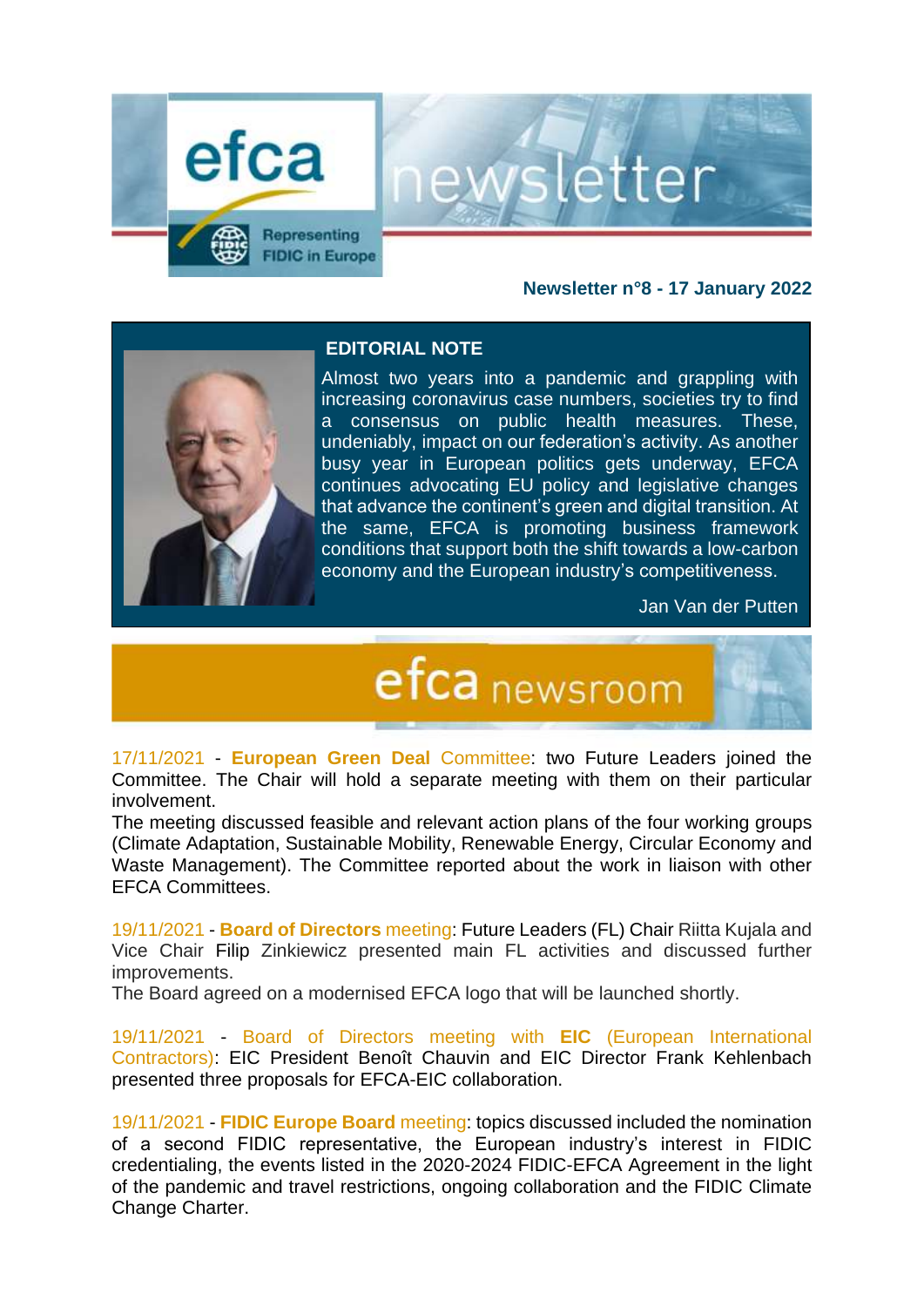23/11/2021 - NLingenieurs representative Geert van Boekel, sitting on EFCA's European External Action Committee, participated in the **EBRD webinar** on Business and Consultancy opportunities within the Sustainable Infrastructure Sector.

1/12/2021 - former EFCA – FIDIC Sustainable Development Committee Chair Jean Félix invited the European Green Deal Committee to comment the draft international standard **ISO 37101** - Sustainable cities and communities — Recommendations and requirements for project developers.

7/12/2021 - **Digitalisation and BIM Committee** meeting: topics of discussion were EFCA collaboration with the EU BIM Task Group and building SMART International, the linkage with other EFCA Committees and the enhancement of the Committee's communications on activities and EU developments.

A presentation by and discussion with Estonia's former Minister of Foreign Trade and IT Kaimar Karu concluded the meeting.

8/12/2021: the EC accepted all **[DigiPLACE](https://digiplaceproject.eu/)** deliverables and recognised the project's exceptional results

13/12/2021 - [launch](https://www.efcanet.org/news/announcement-efca-future-leaders-competition-2022) of the thirteenth edition of the 2022 EFCA **Future Leaders competition**

December 2021: Construction Europe (page 47): EFCA article 'The best of times … the worst of times'

03/01/2022 - EFCA welcomed **Stefan Weber**, Policy and Communication Advisor

06/01/2022 - **Internal Market** Committee: an overview of national procurement rules below the EU thresholds in nine member countries demonstrated broad differences and a wide variety of specifics. It was reported about the ongoing review of the FIDIC QCBS document and the Proportionality guide.

In view of a future public procurement reform a small working party will define the industry's relevant themes and objectives.

### SAVE THE DATES

**EFCA WEBINAR 'Which way to go? - Strategic considerations for consulting engineers in times of high uncertainty' Wednesday, 19 January 2022, 12:30-14:00 – Register [here](https://www.efcanet.org/calendar/future-trends-webinar-registration-open-2022-01-19)**

Full [Calendar](https://www.efca.be/calendar) of **EFCA meetings**



1/12/202 -: Global Gateway: €300 billion [plan](https://ec.europa.eu/info/strategy/priorities-2019-2024/stronger-europe-world/global-gateway_en) to propel the EU's infrastructure and global influence

9/12/2021: the EU Taxonomy Climate Delegated Act i[s published](https://eur-lex.europa.eu/legal-content/EN/TXT/?uri=OJ:L:2021:442:TOC) in the Official Journal

14/12/2021: the EC adopted four [proposals](https://ec.europa.eu/commission/presscorner/detail/en/ip_21_6776) that will modernise the EU's transport system